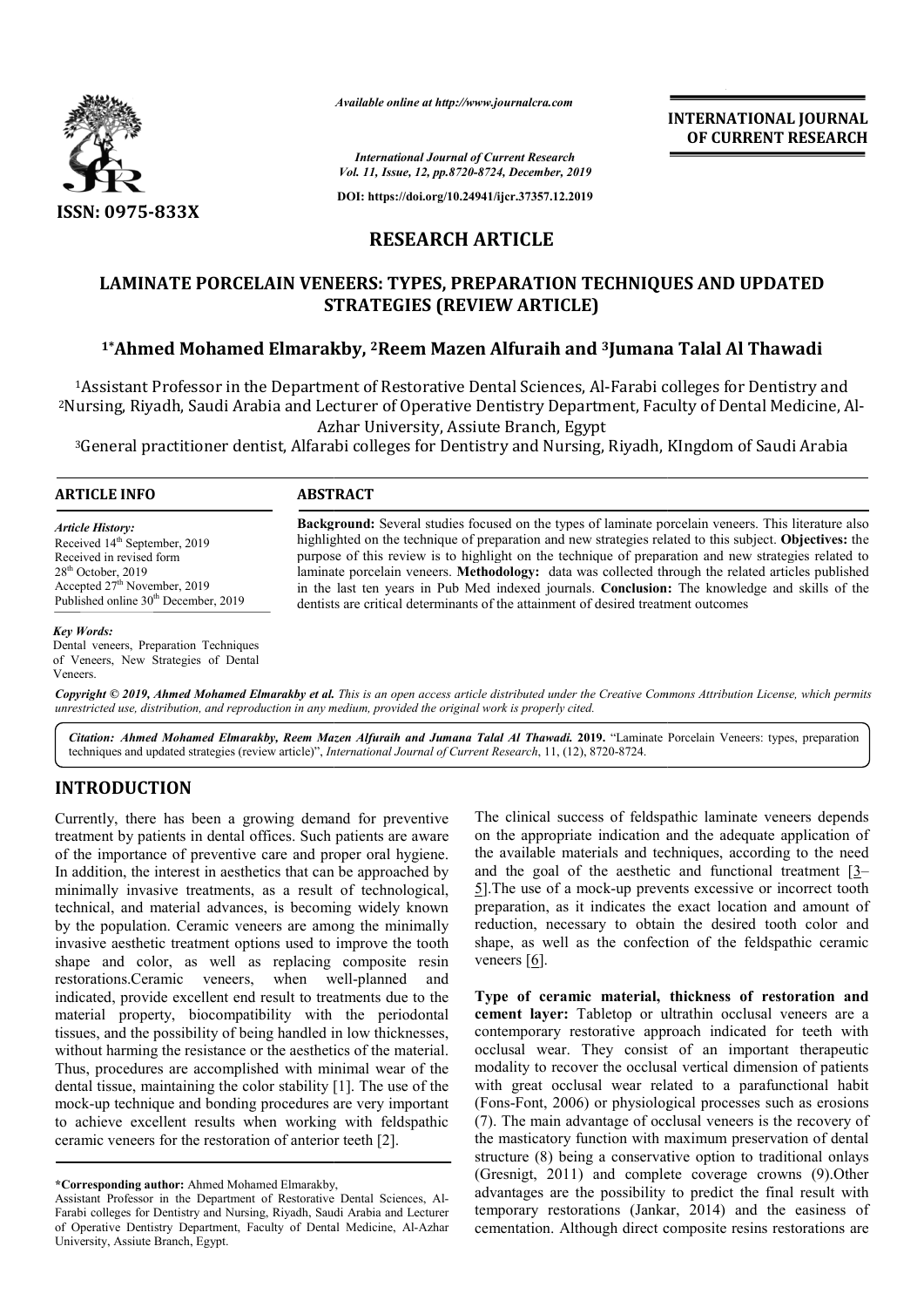commonly made (10), the use of indirect ceramic materials may provide greater predictability to the treatment in recovering the occlusal vertical dimension during a prolonged time (11). However, multiple factors interfere in restoration dynamics such as the final appearance of the dental preparation, restoration geometry and thickness, as well as the mechanical performance of the ceramic material associated with the adhesive technique. With the advances in CAD/CAM (computer aided design/Computer aided manufacturing) materials and resin cements (12), the loss of dental structure can be minimized using conservative preparations for occlusal veneers (13). Several studies have evaluated fracture (12) and fatigue resistance (14) of restorations made in ceramics or composite resin (15) of different thicknesses.(11) The authors observed that thickness is not as influential as the material under a compressive load, thus allowing tabletop veneers to resist loads higher than masticatory ones. Until now (13), no clinical trial or case report has evaluated the most common type of failure of occlusal veneers. However, according to laboratorial fatigue tests, cracks in the restoration and debonding are the most common failure types (16). Therefore, it is important to understand how stress from masticatory forces is distributed in occlusal veneers. Computational simulations from modeling the structures to be evaluated (17) allows the visualization of stress concentration regions. As assessed in in vitro studies, defects in stress regions are the origin of fractures.

**Stress patterns in porcelain laminate veneers:** Porcelain laminate veneers (PLVs) have continuously gained popularity among dental practitioners for the conservative restoration of unesthetic anterior teeth (18). Introduced by Pincus in the late 1930s, PLV restorations have become predictable in dental practices because of advancements in porcelain and composite resin technology (19). PLVs have been used to cover staining and/or discoloration, for diastema closure, and for accidental loss of an incisal edge in the anterior teeth with minimum tooth preparation and improved esthetics (20). The clinical survival rates of PLVs have improved, and many observational studies with a follow-up period of 18 months to 15 years report success rates varying between 56% and 96% in the literature (21-24). Several factors may affect the long-term endurance of PLVs such as the thickness of the porcelain, geometry of the preparation, functional and parafunctional activities, tooth morphology, and adhesive system (25). On the other hand, the failures of ceramic veneers are mostly related to debonding and fractures. Fractures alone account for up to 67% of recorded ceramic veneer failures during the clinical observation period of up to 15 years (26). Stress induced by masticatory and parafunctional forces influences the distortion and fracture potential of PVLs (27).

Cautious treatment planning as well as accurate tooth preparation design is vital for esthetics and optimum function. While appropriate space must be left for the restoration to possess decent homogeneous thickness for optical properties and strength, the conservation of the tooth structure should also be considered (28). In a traditional treatment, a chamfer finish line is generally placed close to or at the gingival margin, and the enamel is decreased by 0.3–0.5 mm, which enables maintenance in strong enamel bonding and the achievement of appropriate porcelain thickness (29). Four widely accepted preparation guidelines are justified for PLVs: (30) feathered incisal edge preparation, which is widened up to the incisal margin but does not have a precise finish line; incisal overlap preparation, in which a palatal extension is performed; incisal bevel preparation, which is performed by making a 0.5–1 mm bevel at the buccal surface and incisal edge level; and window preparation, which does not include an incisal edge and is narrowed to the labial surface, are frequently preferred preparation designs (31).The variations in an actual clinical situation generally affect the kind of veneer design, the essential factors generally considered requisite for enhanced esthetics (a highly translucent incisal edge), the actual situation of the incisal edge, the restoration's extension type, and the stress distribution anticipated at the veneer tooth interface. In cases of more severe defects such as fractured incisal angles, discolorations, facial or proximal caries, or previously made restorations that need to be replaced, another preparation design should be followed. In such situations, a deeper preparation, including a palatal and proximal extension, is required to enhance esthetics and function (22). At present, a consensus has not been reached regarding the design type to be applied for PLVs. Some variables in biomedical devices cannot be measured and monitored through in vivo models, as it would be ethically controversial to conduct them on live subjects. Therefore, virtual simulation approaches and models, such as finite element analysis (FEA), have been used and become an essential means of evaluation in biomedical materials (https://doi.org/10.1016/j.jpor.2014.01.001).

The method includes a numerical procedure that can be utilized to consider the effects of material properties, loading, geometry, and process variables on the distribution of stress in dental restorations, taking into account Poisson's ratio and the modulus of elasticity (29).A precise three-dimensional (3D) geometry is one of the key compounds for obtaining successful finite element data for more complicated features such as teeth and craniofacial structures (15). Computer-based systems can calculate much more complex issues, and the prognostication of the outcomes is thereby enhanced by the ability to refine the mesh (27). Many researchers have used FEA to investigate stress distributions in dental restorations (28-30). The restoration of unesthetic anterior teeth has always been a challenge to a dentist. With the increased demand and patient awareness, the use of ceramic laminate veneers to restore unesthetic teeth has increased. However, the longevity of ceramic veneer has always been questioned because of the multiple stresses they are subjected to (32).The various factors which could affect the long-term prognosis of ceramic veneers include careful case selection, tooth surface, preparation design, ceramic thickness, laboratory veneer fabrication, material used for cementation, and functional and parafunctional activities.Among all the factors affecting the success rate, preparation design is one of the most controversial aspects. There are four preparation designs for veneers. Window and feather edge design does not involve incisal edge whereas butt joint and incisal overlap design involve the incisal edge.The occlusal load is another important factor influencing the long-term success of ceramic veneers. Hence, the direction of load application during testing has a significant effect on the result.In the past, various studies have been performed to evaluate the fracture resistance of ceramic veneer with different preparations designs, but none has correlated them with functional movements (33).

**CAD/CAM Porcelain Laminate Veneers:** During the last few decades, the demand for the computer-aided design and manufacturing systems in dentistry has dramatically increased because of the rapid developments in computer technology and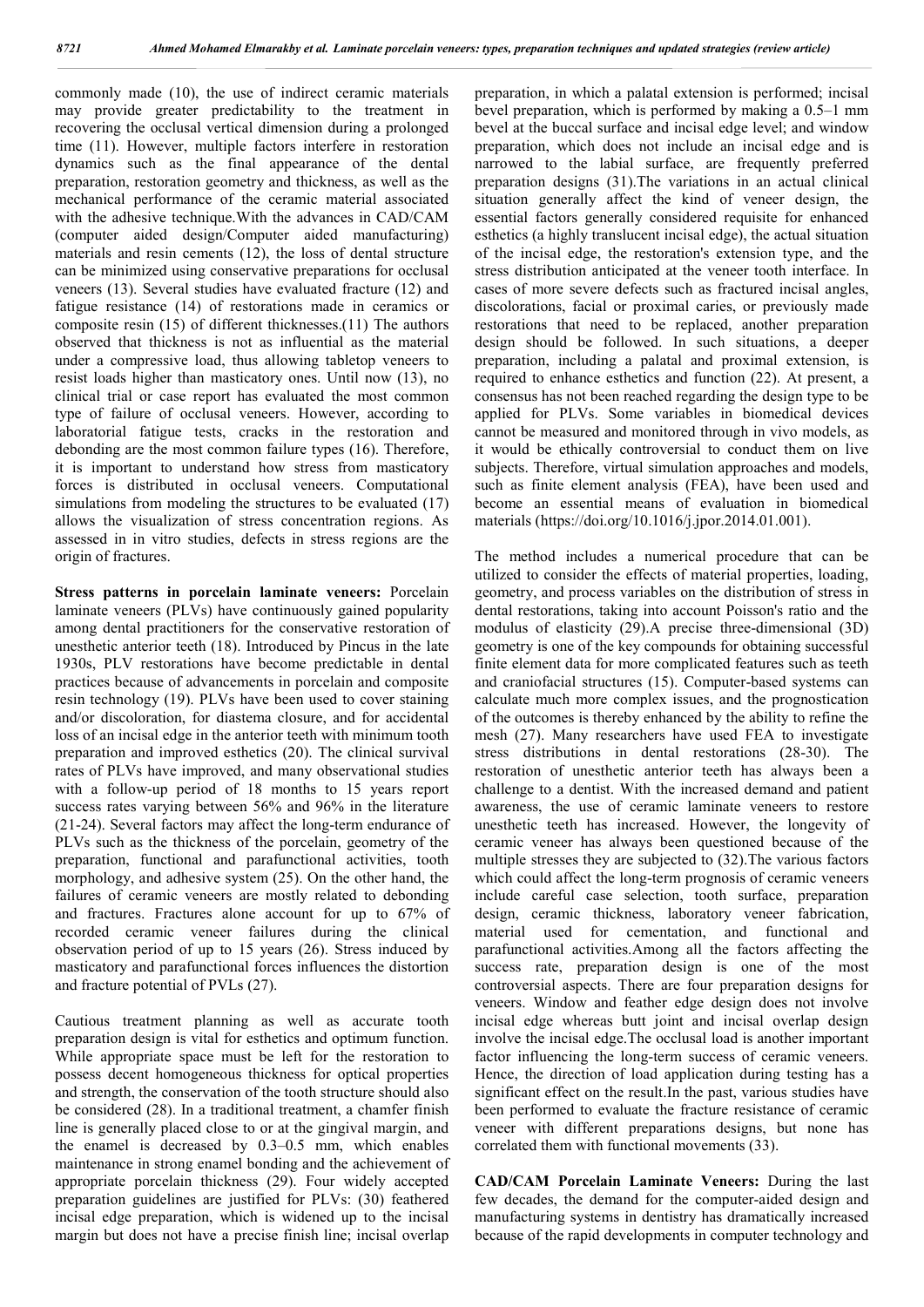science (https://www.hindawi.com/journals/ crid/2019/ 6731905/#B1). The idea of CAD/CAM was emerged with the aim of creating excellent restorations with the least possible error by the computer, as opposed to the conventional manufacturing techniques by free hand, which is prone to numerous subjective failures (35https://www.hindawi.com/ journals/ crid/2019/6731905/#B2). CAD/CAM systems can be categorized as either chairside or laboratory systems (35). Chairside CAD/CAM systems allow the clinicians in private offices to independently design and also machine dental ceramic restorations within a few hours during a single visit (36https://www.hindawi.com/journals/crid/2019/6731905/#B1 ). Inlay, onlay, porcelain laminate veneer, crown, and bridge can be produced with today's CAD/CAM systems.

The clinical technique for porcelain laminate veneers includes bonding very thin restorations to tooth adhesively in order to correct an unesthetic appearance of the anterior teeth (37https://www.hindawi.com/journals/crid/2019/6731905/#B5 ). The main reason why PLVs are so demanded restorations is that they are very minimally invasive restorations and very good esthetic results can be achieved with them (38https://www.hindawi.com/journals/crid/2019/6731905/#B6 ). With the improvements in CAD/CAM systems, such thin restorations with a thickness of 0.3 - 0.7 mm could be created almost perfectly with the help of computer design (39). Excellent esthetic results can be provided by these restorations especially with the use of digital workflow in recent years (Ozturk, 2014). Several medium-to-long-term clinical studies have evaluated the clinical performance of PLVs produced by conventional techniques. The success of conventional PLVs in these clinical trials ranges from 100% to 67% [Jankar, 2014; Magne, 2012]. However, to the authors' knowledge, only limited clinical data about the porcelain laminate veneers (PLVs) produced by CEREC CAD/CAM chairside systems have been reported and no long-term clinical results have existed. Therefore, the aim of this case report is to explain the clinical procedures for fabricating PLVs with CAD/CAM in a single session using digital workflow with a facilitating step and to report a year of clinical results.

**Digital Workflow for Virtually Designing and Milling Ceramic Lithium Disilicate Veneers:** Ceramic materials have been used to mimic the appearance of natural teeth in dental restorationsfor years now. Several materials and fabrication methods are available on the market (40). The intention of ceramics has been to closely imitate the optical properties of natural teeth while maintaining acceptable biomechanical and biocompatibility characteristics. Lithium disilicate glass ceramic using a pressed technique and its applications in clinical dentistry were introduced in 1998 by Brodkin and others (41). It is composed of 65% lithium disilicate in the form of crystalline structures, which results in relatively strong ceramic with high flexural strength of about 400 MPa, a fracture toughness of 3.3 MPa  $m^{0.5}$ , and a good translucency. Lithium disilicate glass ceramic can be etched and bonded to both enamel and dentin (42). A solution of 10% hydrofluoric acid is used to microetch the bonding surface to increase the bond strength (43). Different clinical applications are suggested for lithium disilicate ceramics including veneers, anterior and posterior single crowns, and anterior fixed dental prostheses (44).By definition, porcelain laminate veneers are thin bonded ceramic restorations that restore the facial and part of the proximal surfaces of teeth requiring esthetic restoration (45). Introduction of the acid-etch technique by Buonocore in

1955 and porcelain etching in 1983 resulted in long-lasting veneers after adhesive bonding (46). According to the published literature, the veneer material with the most clinical data is feldspathic porcelain. However, new research on ceramics, including hot pressed, is becoming available in the literature. Lithium disilicate glass ceramic has been used for veneers, but there are limited clinical data regarding its outcome (47). Porcelain laminate veneer preparations have the advantage of being more conservative than full-coverage crowns and can address some of the limitations of metalceramic full-coverage restorations, such as superior optics and color control, supragingival margins, and bonding with improved tissue response (48).Digital technology is emerging quickly and has introduced many new aspects to contemporary dental practice. Digital impressions have become an alternative to conventional polyvinyl siloxane (PVS) impression techniques and materials. Clinical evaluation of intraoral digital impressions has shown very promising results. It has been claimed that all ceramic crowns fabricated using chairside scanners have superior marginal fit and improved proximal contact points compared with those fabricated using conventional impressions (49).The demand for treating unaesthetic anterior teeth continues to grow. Available options to restore their aesthetics include conservative treatments, such as bleaching and direct composite laminate veneers (50), and reliable but aggressive treatments, such as full crown restorations (51). However, crown preparations are associated with some problems, including the extensive removal of the sound tooth structure and irreversible effects on the dental pulp (50). Calamia (1984) (52) first described the treatment of porcelain with hydrofluoric acid and silane to create an adhesive interface, which serves as the basis for porcelain laminate veneers (53,54). These tooth-colored materials can improve the aesthetic outcome of anterior restorations (55). Improvements in adhesive systems and the development of new-generation porcelain technology have supported the growing demand for treating unaesthetic teeth with porcelain laminate veneers (56).

Studies have shown a 7% failure rate of porcelain laminate veneers, but failure had no direct impact on the clinical success in terms of longevity or durability) (57). These restorations are highly esthetic, biocompatible, and resistant to staining and wear (58).Porcelain laminate veneer preparation can be a stressful for dentists with insufficient clinical skills or experience. Lack of good procedural knowledge frequently results in failed restorations. Several longitudinal clinical studies have been performed on the performance of porcelain laminate veneers placed by general practitioners or specialists, revealing acceptable results regardless of the type of failure and/or veneer design (59). An evaluation of the clinical performance of veneers placed by undergraduate students in Ireland also revealed satisfactory restorations (60). However, no studies have been performed in Saudi Arabia regarding the performance of porcelain laminate veneers placed by dentists at any level. Case unavailability, the need for time-consuming continuous and close supervision by clinical instructors, and procedural difficulty for students may explain the lack of such reports.

### **Conclusion**

The knowledge and skills of the dentists are critical determinants of the attainment of desired treatment outcomes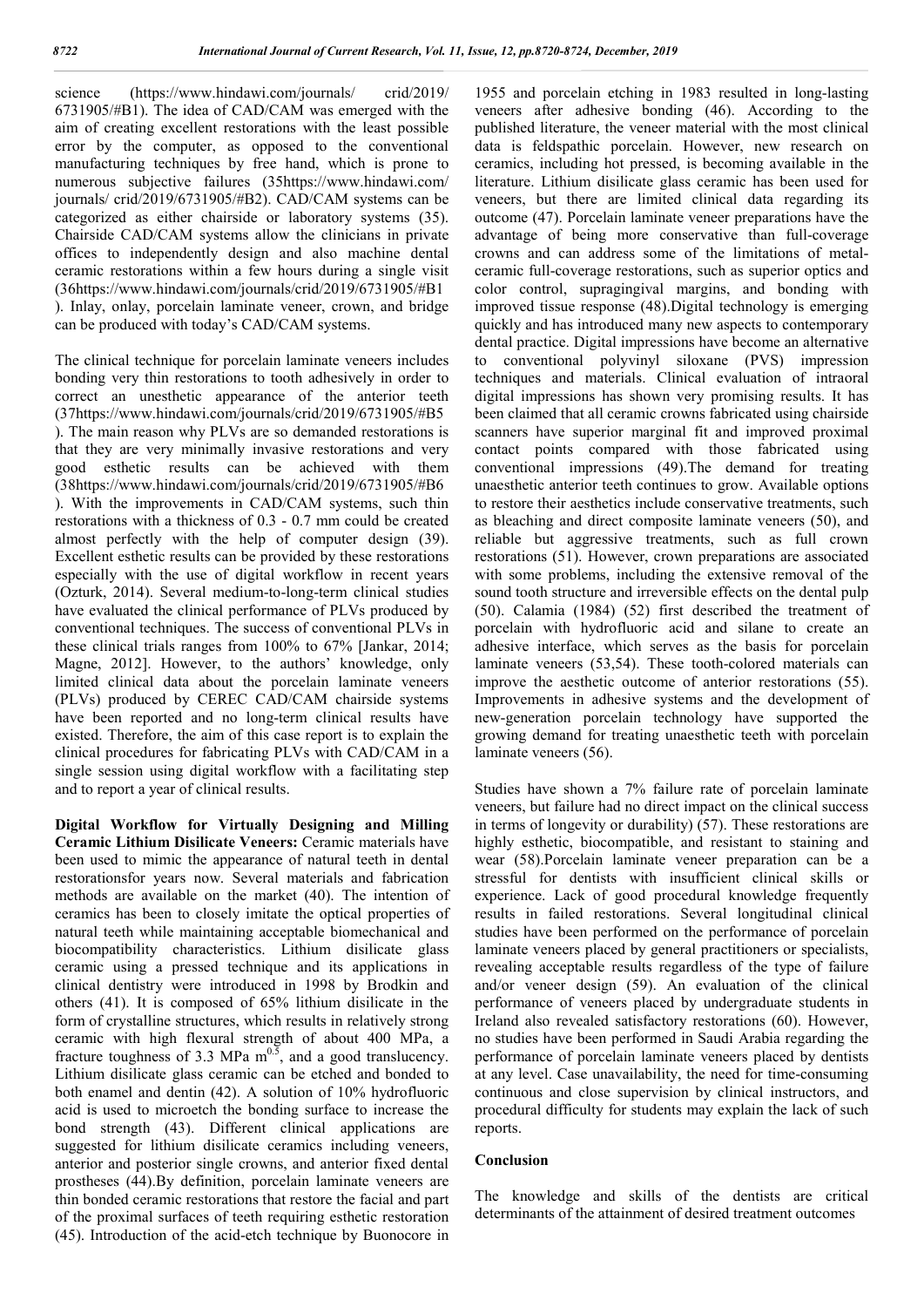### **REFERENCES**

- 1. Fons-Font A., Solá-Ruíz M. F., Granell-Ruíz M., Labaig-Rueda C., Martínez-González A. 2006. Choice of ceramic for use in treatments with porcelain laminate veneers. Medicina Oral, Patología Oral y Cirugía Bucal.;11(3):E297–E302. [PubMed] [Google Scholar]
- 2. Vanlıoğlu B. A., Kulak-Özkan Y. Minimally invasive veneers: current state of the art. Clinical, Cosmetic and Investigational Dentistry. 2014;6:101–107. doi: 10.2147/CCIDE.S53209. [PMC free article] [PubMed] [CrossRef] [Google Scholar]
- 3. Coachman C., Gurel G., Calamita M., Morimoto S., Paolucci B., Sesma N. The influence of tooth color on preparation design for laminate veneers from a minimally invasive perspective: case report. The International Journal of Periodontics & Restorative Dentistry. 2014;34(4):453– 459. doi: 10.11607/prd.1900. [PubMed] [CrossRef] [Google Scholar]
- 4. Gresnigt M., Ozcan M. Esthetic rehabilitation of anterior teeth with porcelain laminates and sectional veneers. Journal of the Canadian Dental Association. 2011;77, article b143 [PubMed] [Google Scholar]
- 5. Shillingburg H. T., Hobo S., Whitsett L. D., Jacobi R., Brackett S. E. Fundamentos Prótese Fixa. 4th. Quintessence Editora; 2007. [Google Scholar]
- 6. Jankar A. S., Kale Y., Kangane S., Ambekar A., Sinha M., Chaware S. Comparative evaluation of fracture resistance of ceramic veneer with three different incisal design preparations - an in-vitro study. Journal of International Oral Health. 2014;6(1):48–54.
- 7. Abrahamsen TC. The worn dentition: pathognomonic patterns of abrasion and erosion. Int Dent J. 2005;55(4 Suppl 1):268-76. https://doi.org/10.1111/j.1875-595X.2005.tb00064.x [ Links ]
- 8. Schlichting LH, Resende TH, Reis KR, Magne P. Simplified treatment of severe dental erosion with ultrathin CAD-CAM composite occlusal veneers and anterior bilaminar veneers. J Prosthet Dent. 2016 Oct;116(4):474- 82. https://doi.org/10.1016/j.prosdent.2016.02.013 [ Links ]
- 9. Yazigi C, Kern M, Chaar MS. Influence of various bonding techniques on the fracture strength of thin CAD/CAMfabricated occlusal glass-ceramic veneers. J MechBehav Biomed Mater. 2017 Nov;75:504-11. https://doi.org/10.1016/j.jmbbm.2017.08.016 [ Links ]
- 10. Magne P, Stanley K, Schlichting LH. Modeling of ultrathin occlusal veneers. Dent Mater. 2012 Jul;28(7):777-82. https://doi.org/10.1016/j.dental.2012.04.002 [ Links ]
- 11. Magne P, Schlichting LH, Maia HP, Baratieri LN. In vitro fatigue resistance of CAD/CAM composite resin and ceramic posterior occlusal veneers. J Prosthet Dent. 2010 Sep;104(3):149-12. https://doi.org/10.1016/S0022- 3913(10)60111-4 [ Links ]
- 12.Johnson AC, Versluis A, Tantbirojn D, Ahuja S. Fracture strength of CAD/CAM composite and composite-ceramic occlusal veneers. J Prosthodont Res. 2014 Apr;58(2):107- 14. https://doi.org/10.1016/j.jpor.2014.01.001 [ Links ]
- 13.Carvalho AO, Bruzi G, Giannini M, Magne P. Fatigue resistance of CAD/CAM complete crowns with a simplified cementation process. J Prosthet Dent. 2014 Apr;111(4):310-

https://doi.org/10.1016/j.prosdent.2013.09.020 [ Links ]

14. Lima JM, Souza AC, Anami LC, Bottino MA, Melo RM, Souza RO. Effects of thickness, processing technique, and cooling rate protocol on the flexural strength of a bilayer

ceramic system. Dent Mater. 2013 Oct;29(10):1063-72. https://doi.org/10.1016/j.dental.2013.07.019 [ Links ]

15. Ge C, Green CC, Sederstrom D, McLaren EA, White SN. Effect of porcelain and enamel thickness on porcelain veneer failure loads in vitro. J Prosthet Dent. 2014 May;111(5):380-7.

https://doi.org/10.1016/j.prosdent.2013.09.025 [ Links ].

- 16. Peumans M, Van Meerbeek B, Lambrechts P, Vanherle G. Porcelain veneers: A review of the literature. J Dent 2000;28:163-77.
- 17. Seymour KG, Cherukara GP, Samarawickrama DY. Stresses within porcelain veneers and the composite lute using different preparation designs. J Prosthodont2001;10:16-21.
- 18. Troedson M, Dérand T. Effect of margin design, cement polymerization, and angle of loading on stress in porcelain veneers. J Prosthet Dent 1999;82:518-24. Image
- 19. Shaini FJ, Shortall AC, Marquis PM. Clinical performance of porcelain laminate veneers. A retrospective evaluation over a period of 6.5 years. J Oral Rehabil1997;24:553-9. Image
- 20. Meijering AC, Creugers NH, Roeters FJ, Mulder J. Survival of three types of veneer restorations in a clinical trial: A 2.5-year interim evaluation. J Dent 1998;26:563-8. Image
- 21.Jankar AS, Kale Y, Kangane S, Ambekar A, Sinha M, Chaware S. Comparative evaluation of fracture resistance of ceramic veneer with three different incisal design preparations – An in-vitro study. J Int Oral Health 2014;6:48-54. Image
- 22. Stappert CF, Stathopoulou N, Gerds T, Strub JR. Survival rate and fracture strength of maxillary incisors, restored with different kinds of full veneers. J Oral Rehabil2005;32:266-72. Image
- 23. Akoglu B, Gemalmaz D. Fracture resistance of ceramic veneers with different preparation designs. J Prosthodont2011;20:380-4. Image
- 24. Wheeler RC. Important considerations in porcelain veneer restorations. Ill Dent J 1947;16:131-8. Image
- 25. Magne P, Kwon KR, Belser UC, Hodges JS, Douglas WH. Crack propensity of porcelain laminate veneers: A simulated operatory evaluation. J Prosthet Dent 1999;81:327-34. Image
- 26. Shetty A, Kaiwar A, Shubhashini N, Ashwini P, Naveen D, Adarsha M, et al. Survival rates of porcelain laminate restoration based on different incisal preparation designs: An analysis. J Conserv Dent 2011;14:10-5. Image[PUBMED] [Full text]
- 27.Castelnuovo J, Tjan AH, Phillips K, Nicholls JI, Kois JC. Fracture load and mode of failure of ceramic veneers with different preparations. J Prosthet Dent 2000;83:171-80. Image
- 28. Magne P, Douglas WH. Design optimization and evolution of bonded ceramics for the anterior dentition: A finiteelement analysis. Quintessence Int1999;30:661-72. Image
- 29. Archangelo CM, Rocha EP, Anchieta RB, Martin M Jr., Freitas AC Jr., Ko CC, et al. Influence of buccal cusp reduction when using porcelain laminate veneers in premolars. A comparative study using 3-D finite element analysis. J Prosthodont Res 2011;55:221-7. Image
- 30.Bulbule NS, Motwani BK, Tunkiwala A, Pakhan AJ. Esthetic rehabilitation with laminate veneers. J Indian ProsthodontSoc2006;6:101-4.